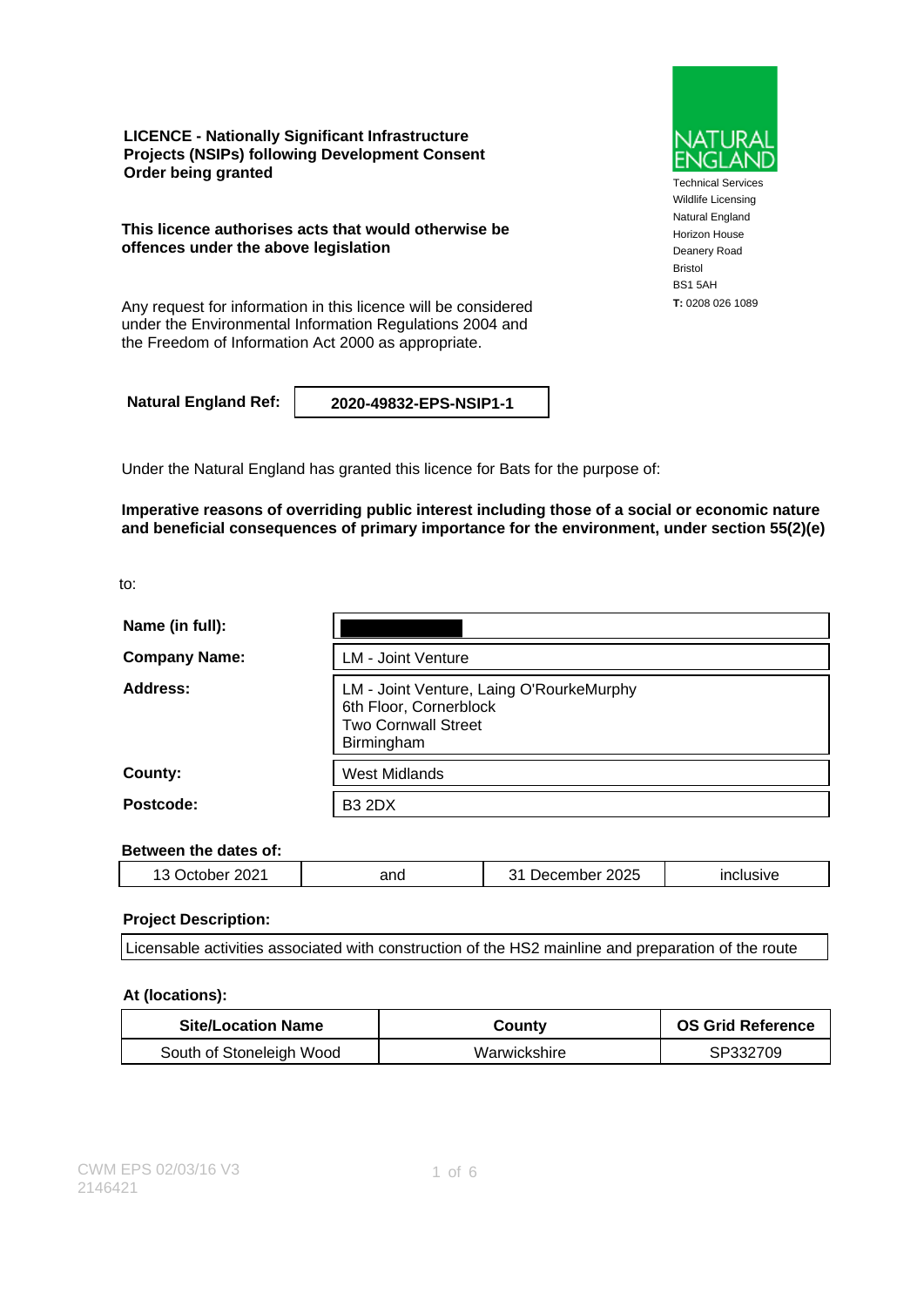| <b>Species Common Name</b><br>(Taxonomic Name)    | <b>Activity</b>                                       | <b>Method</b>                                                                                                                                                                                                     |
|---------------------------------------------------|-------------------------------------------------------|-------------------------------------------------------------------------------------------------------------------------------------------------------------------------------------------------------------------|
| Brown long-eared<br>(Plecotus auritus)            | Capture; Destroy resting<br>place; Disturb; Transport | By endoscope; By hand; By static hand-<br>held net; Destructive search by soft<br>demolition; Mechanical demolition;<br>Temporary exclusion by one way door or<br>valve; Temporary obstruction of roost<br>access |
| Common pipistrelle<br>(Pipistrellus pipistrellus) | Capture; Destroy resting<br>place; Disturb; Transport | By endoscope; By hand; By static hand-<br>held net; Destructive search by soft<br>demolition; Mechanical demolition;<br>Temporary exclusion by one way door or<br>valve; Temporary obstruction of roost<br>access |
| Soprano pipistrelle<br>(Pipistrellus pygmaeus)    | Capture; Destroy resting<br>place; Disturb; Transport | By endoscope; By hand; By static hand-<br>held net; Destructive search by soft<br>demolition; Mechanical demolition;<br>Temporary exclusion by one way door or<br>valve; Temporary obstruction of roost<br>access |
| Natterer's<br>(Myotis nattereri)                  | Capture; Destroy resting<br>place; Disturb; Transport | By endoscope; By hand; By static hand-<br>held net; Destructive search by soft<br>demolition; Mechanical demolition;<br>Temporary exclusion by one way door or<br>valve; Temporary obstruction of roost<br>access |

### **For the following Species; activities and methods:**

### **For the following licensable activities and maximum numbers:**

| <b>Licensable Activity</b> | <b>Permitted Species</b><br><b>Common Name</b> | <b>Maximum Number</b>                   |
|----------------------------|------------------------------------------------|-----------------------------------------|
| Capture                    | Brown long-eared                               | 4                                       |
|                            | Common pipistrelle                             | 4                                       |
|                            | Natterer's                                     | 2                                       |
|                            | Soprano pipistrelle                            | 4                                       |
| Destroy resting place      | Brown long-eared                               | See Additional Condition for<br>details |
|                            | Common pipistrelle                             | See Additional Condition for<br>details |
|                            | Natterer's                                     | See Additional Condition for<br>details |
|                            | Soprano pipistrelle                            | See Additional Condition for<br>details |
| <b>Disturb</b>             | Brown long-eared                               | Not Specified                           |
|                            | Common pipistrelle                             | Not Specified                           |
|                            | Natterer's                                     | Not Specified                           |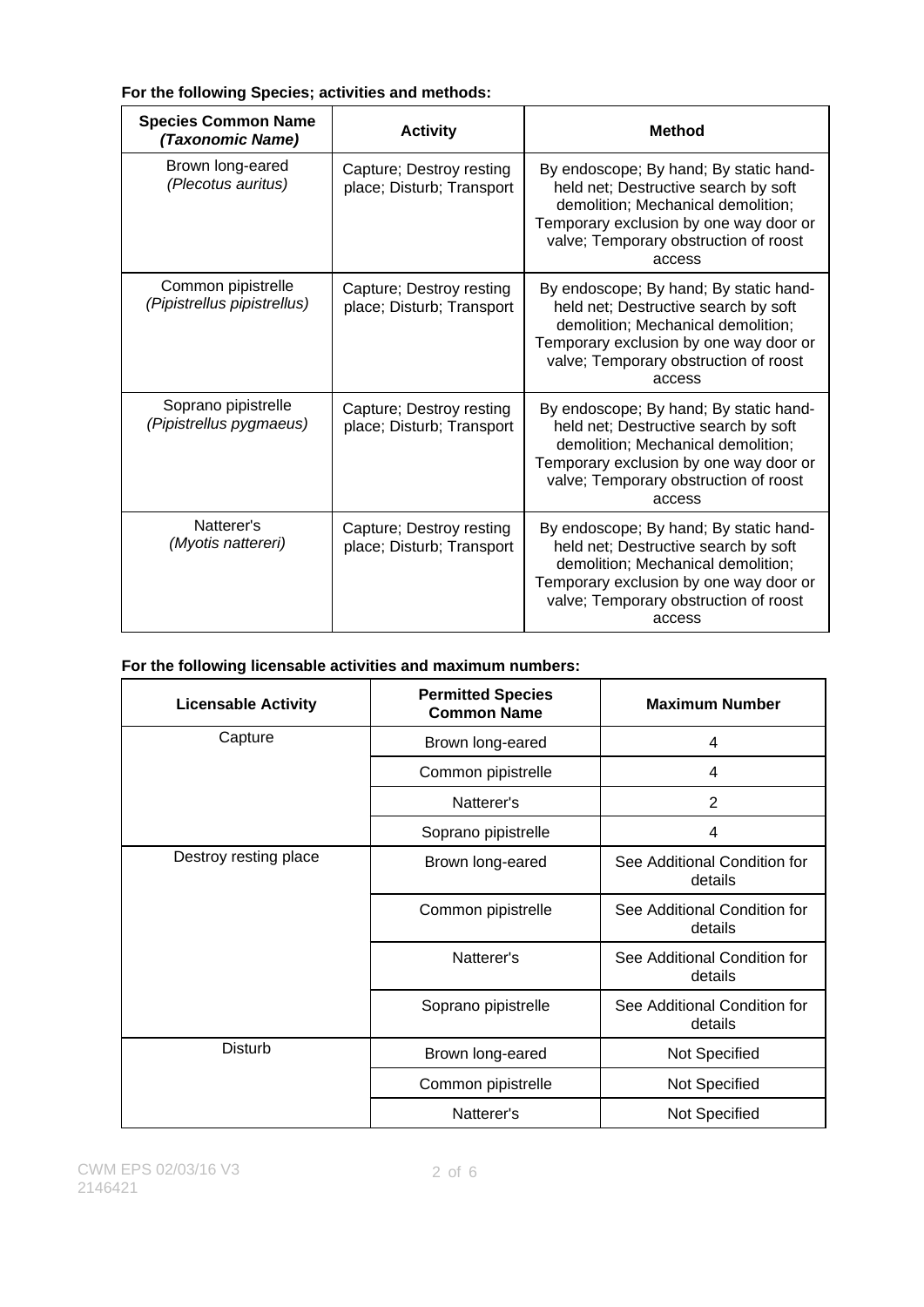| <b>Licensable Activity</b> | <b>Permitted Species</b><br><b>Common Name</b> | <b>Maximum Number</b> |
|----------------------------|------------------------------------------------|-----------------------|
| <b>Disturb</b>             | Soprano pipistrelle                            | Not Specified         |
| Transport                  | Brown long-eared                               | 4                     |
|                            | Common pipistrelle                             | Δ                     |
|                            | Natterer's                                     |                       |
|                            | Soprano pipistrelle                            |                       |

## **PLEASE NOTE**

The maximum number(s) stated in the above table refers to the maximum number of individuals of the stated species that can be captured or transported under the terms of this licence and the maximum number/s of resting places or breeding sites that can be damaged or destroyed under this licence (if applicable). Maximum numbers cannot be specified and do not apply to disturbance activities. Where applicable, please also refer to the special conditions outlined in your licence Annex for further details on how this/these maximum number(s) applies/apply to the activities permitted under your licence.

**This licence is granted subject to the licensee, including servants and named agents, adhering to the conditions and notes specified below and to the activities agreed in the Method Statement, or Annex and Work Schedule, between the licensee and Natural England. The Method Statement, or Annex, for the mitigation scheme is appended to this licence. The following person is authorised to act on behalf of the licensee:**

| <b>Consultant Name:</b> |                                                            |       |                 |
|-------------------------|------------------------------------------------------------|-------|-----------------|
|                         | WSP   Parsons Brinckerhoff<br>1 Queens Drive<br>Birmingham |       |                 |
| County:                 | <b>West Midlands</b>                                       |       |                 |
| Postcode:               | <b>B5 4PJ</b>                                              |       |                 |
|                         |                                                            |       |                 |
| Signature:              |                                                            | Date: | 13 October 2021 |

(for and on behalf of Natural England)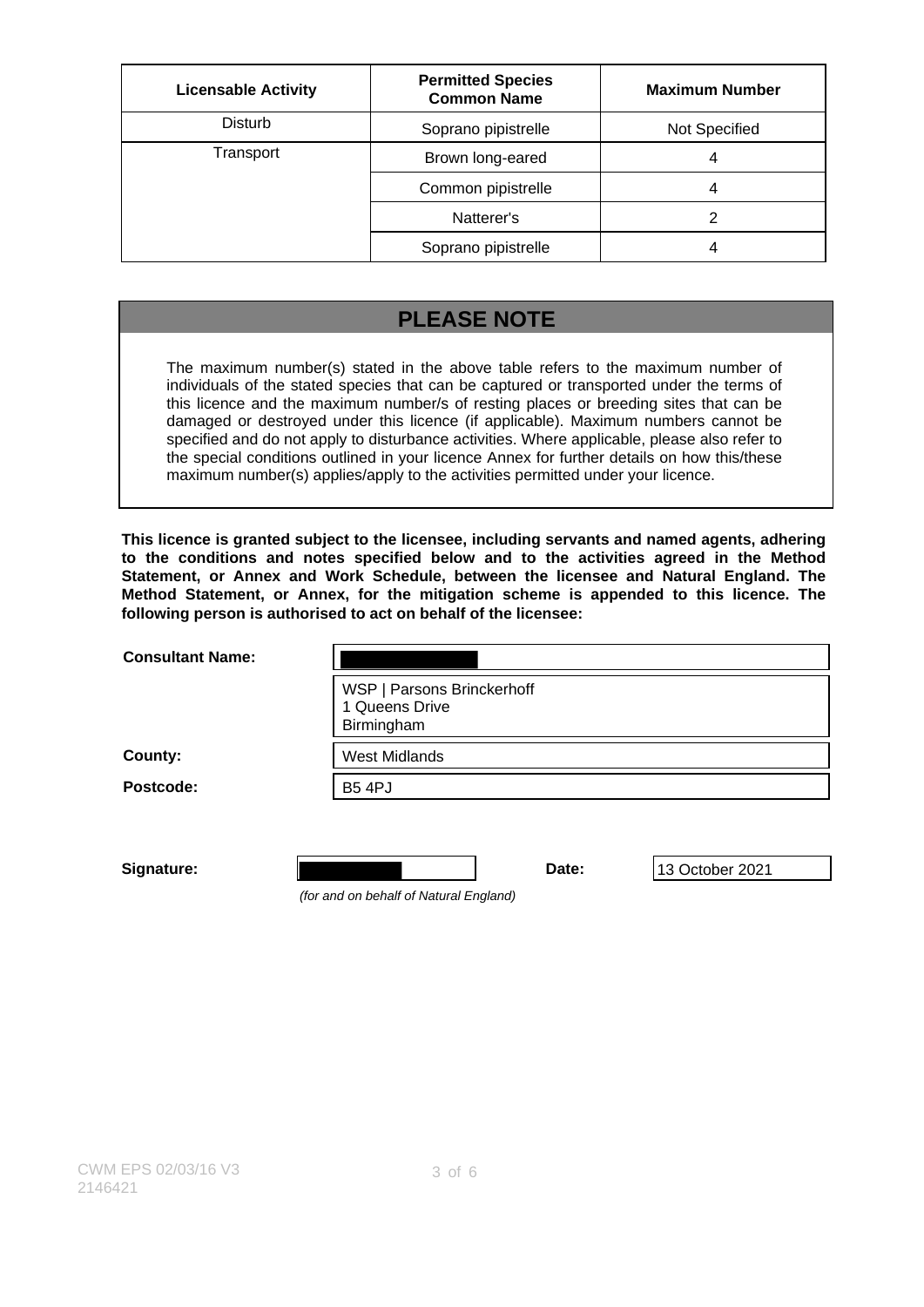# **WARNING**

- **This licence authorises acts that would otherwise be offences under the . Any departure from the conditions relating to this licence may be an offence under that legislation;**
- **This licence conveys no authority for actions prohibited by any other legislation;**
- **This licence can be modified or revoked at any time by Natural England, but this will not be done unless there are good reasons for doing so. The licence is likely to be revoked immediately if it is discovered that false information had been provided which resulted in the issue of the licence.**
- **Bodies corporate and their directors/secretaries are liable for offences under the .**

## **LICENCE CONDITIONS**

- 1. The licensee is responsible for ensuring that operations comply with all terms and conditions of the licence.
- 2. While engaged in the activities to which this licence applies the licensee shall make a copy of the licence (including any Annex and Work Schedule if applicable) available for inspection on each site where the activities are taking place and shall produce it on demand to any constable or an officer of Natural England.
- 3. No agent of the licensee shall carry out any of the activities to which this licence (including any Annex and Work Schedule if applicable) applies unless authorised in writing by the licensee, appointing them the licensee's agent. The agent shall make a copy of the authorisation available for and shall produce it on demand to any constable or officer of Natural England.
- 4. The licensee must submit a written report of actions taken under the licence (including any Annex and Work Schedule if applicable), even if no action is taken, and send it to the Natural England officer at the address shown at the top of the report form, to arrive not later than 14 days (two weeks) after the expiry of the licence. Failure to make reports may result in the licence being revoked and/or the refusal to grant subsequent licences. Please note some licences may have additional reporting requirements specified in an attached Annex.
- 5. It is a condition of the licence (including any Annex and Work Schedule if applicable) that any post development monitoring data (e.g. survey data and habitat assessment) including nil returns are submitted to Natural England to arrive no later than 14 days (two weeks) after the expiry of the licence or as specified in any Annex. Post development survey data (except nil returns) must also be sent to the relevant Local Biological Records centre within this time period.
- 6. A person authorised by the licensee shall provide him/her with such information as is within his/ her knowledge and is necessary for the report, which the licensee is required to make to Natural England.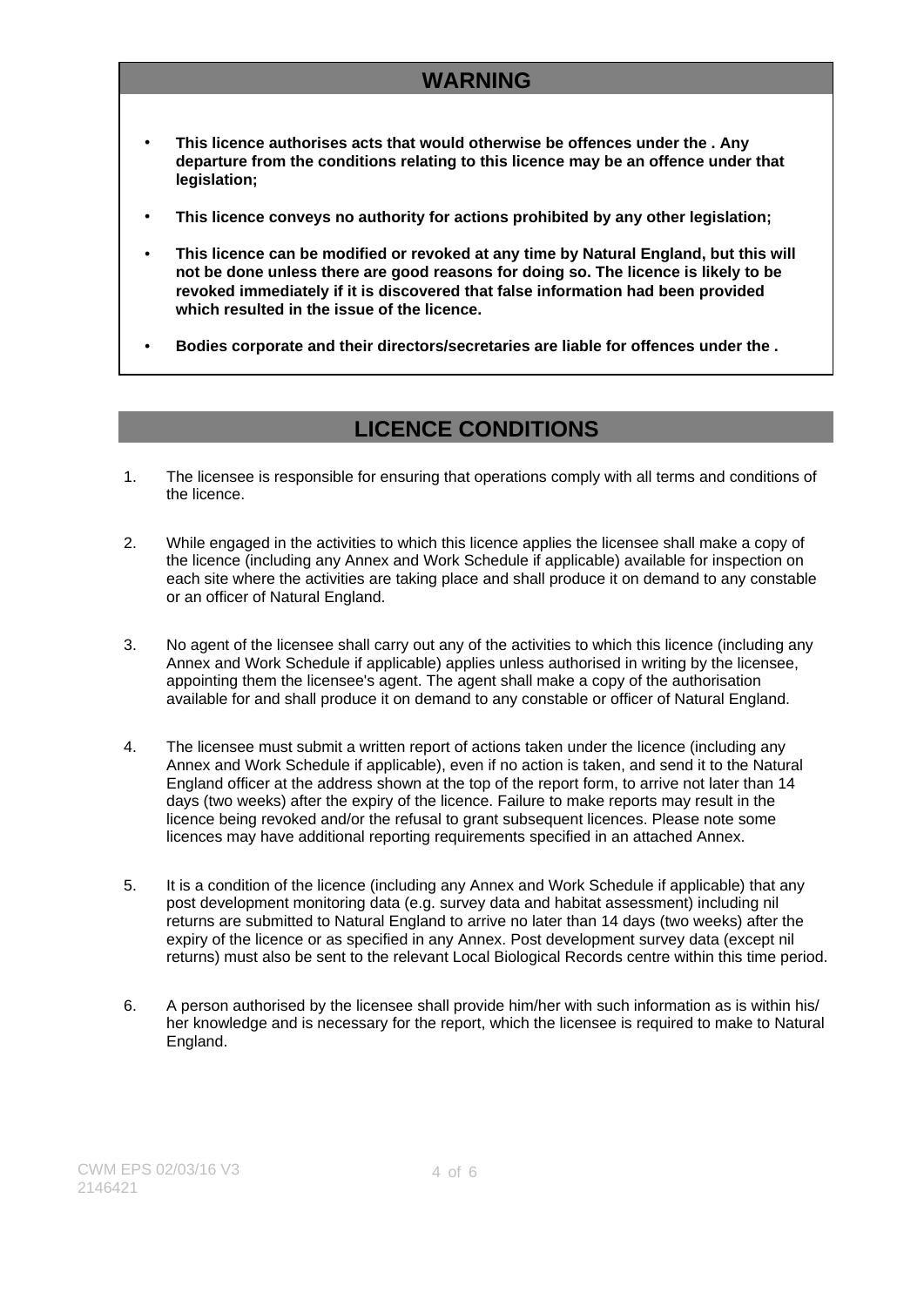## **LICENCE CONDITIONS**

- 7. The licensee shall permit an officer of Natural England, accompanied by such persons as he/ she considers necessary for the purpose, on production of his/her identification on demand, reasonable access to the site for monitoring purposes and to be present during any operations carried out under the authority of this licence for the purpose of ascertaining whether the conditions of this licence are being, or have been, complied with. The licensee shall give all reasonable assistance to an officer of Natural England and any persons accompanying him/her.
- 8. The licensee, including servants and named agents, must adhere to the activities; the licensable methods; the numbers per species (if relevant) and the timescales agreed between the Licensee and Natural England in the Method Statement or, if applicable, in the Annex and Work Schedule attached to the licence.
- 9. All activities authorised by this licence, and all equipment used in connection herewith shall be carried out, constructed and maintained (as the case may be) so as to avoid cruelty, unnecessary injury or distress to any species covered by this licence.
- 10. Methods used in connection with the execution of this licence must comply with the relevant published mitigation guidelines, unless otherwise agreed with Natural England.
- 11. Good practice and reasonable avoidance measures must be followed at all times.
- 12. All records are to be made available for inspection at any reasonable time by Natural England.
- 13. The licensee and named ecologist are responsible for all activities of the persons they have appointed in connection with this licence.
- 14. It is a condition of this licence that you must have obtained prior consent from all landowners and/or occupiers before commencing any activities that are authorised by this licence.

### Additional Condition(s):

AC01 Special conditions apply to this mitigation licence that are in addition to the standard licence conditions listed above. These are detailed within the attached Annex and all persons acting under this licence must ensure that operations comply with all these terms and conditions (including any Annex and work schedule if applicable).

## **NOTES**

- 1. Under Regulation 60(1) of the Conservation of Habitats and Species Regulations 2017 (as amended), it is an offence to contravene or fail to comply with a licence condition. This includes all persons authorised to act under this licence.
- 2. Natural England advises that where any individual is likely to come into contact with a bat in the operation of this licence, they should ensure that they wear suitable clothing and gloves and have been vaccinated against European Bat Lyssavirus (EBL).